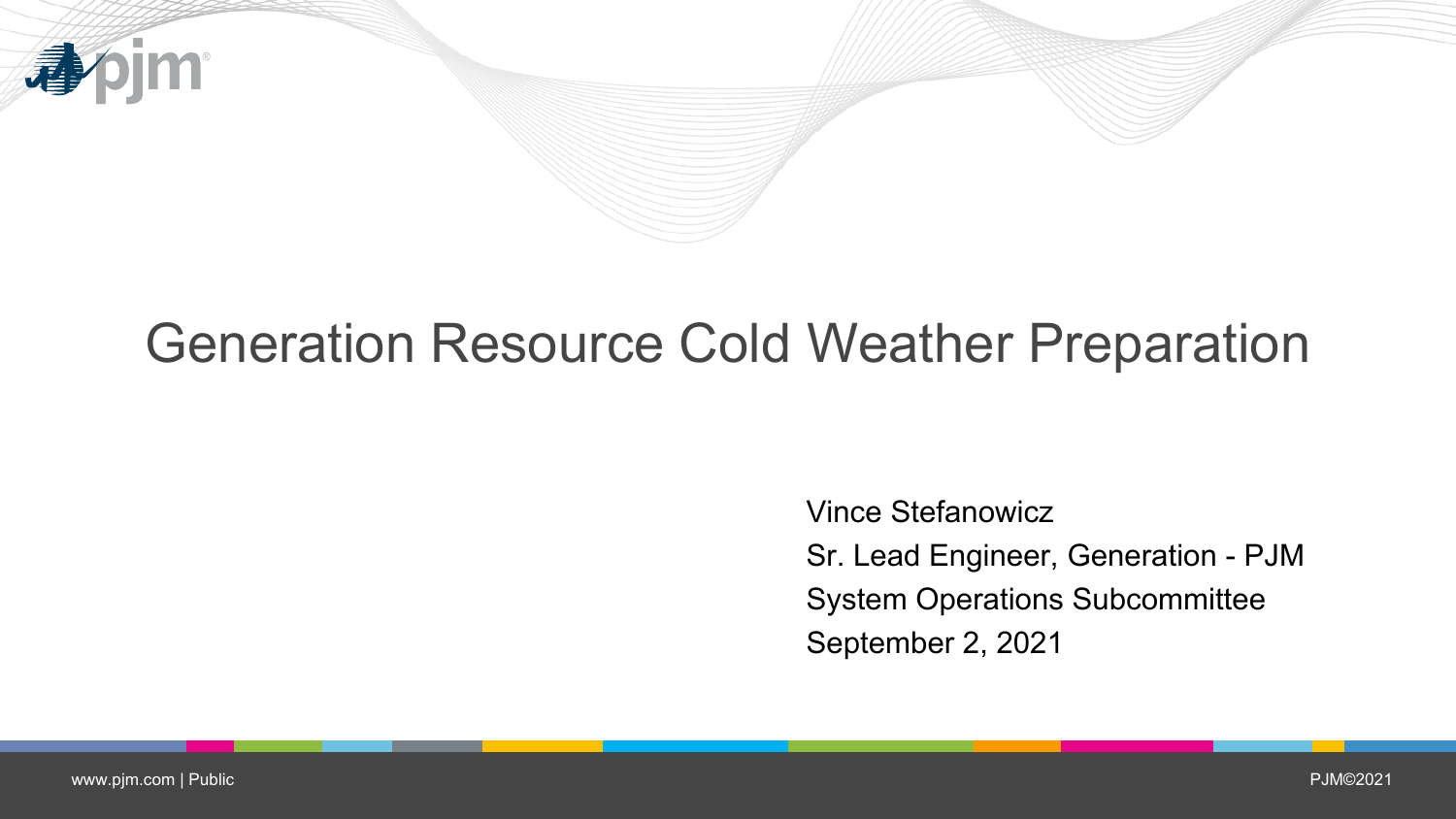

### Summary of Activities

| <b>Pre-Winter</b><br><b>Reactive</b><br><b>Capability</b><br><b>Verification</b> |                                        | <b>Cold Weather</b><br><b>Checklist</b> |                                                                             | <b>Seasonal Fuel</b><br>Inventory and<br><b>Emissions</b><br><b>Survey</b> |              | Generator<br>Minimum<br><b>Operating Limit</b><br>Survey |  |
|----------------------------------------------------------------------------------|----------------------------------------|-----------------------------------------|-----------------------------------------------------------------------------|----------------------------------------------------------------------------|--------------|----------------------------------------------------------|--|
|                                                                                  | <b>Cold Weather</b><br><b>Exercise</b> |                                         | RF / SERC Joint<br><b>Webinar on Cold</b><br>Weather<br><b>Preparedness</b> |                                                                            | NERC Webinar |                                                          |  |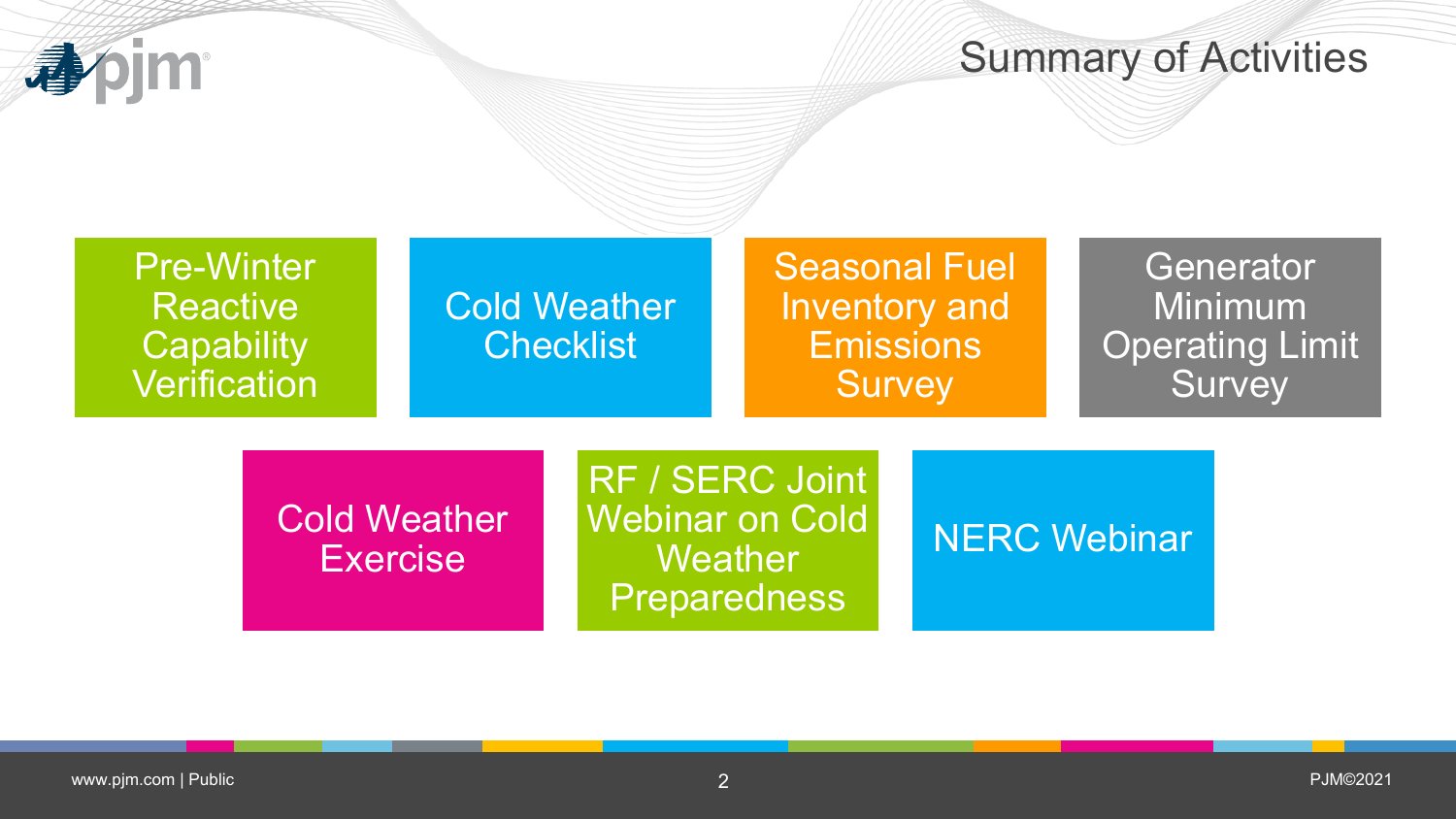#### Pre-Winter Reactive Capability Verification

**Generating** Unit **Reactive Capability Verification** 

- Pre-Winter Review: From October 1 through October 31
- Generation Owners review their unit reactive capabilities in eDART
- Update D-curves as necessary
- Provide acknowledgement via eDART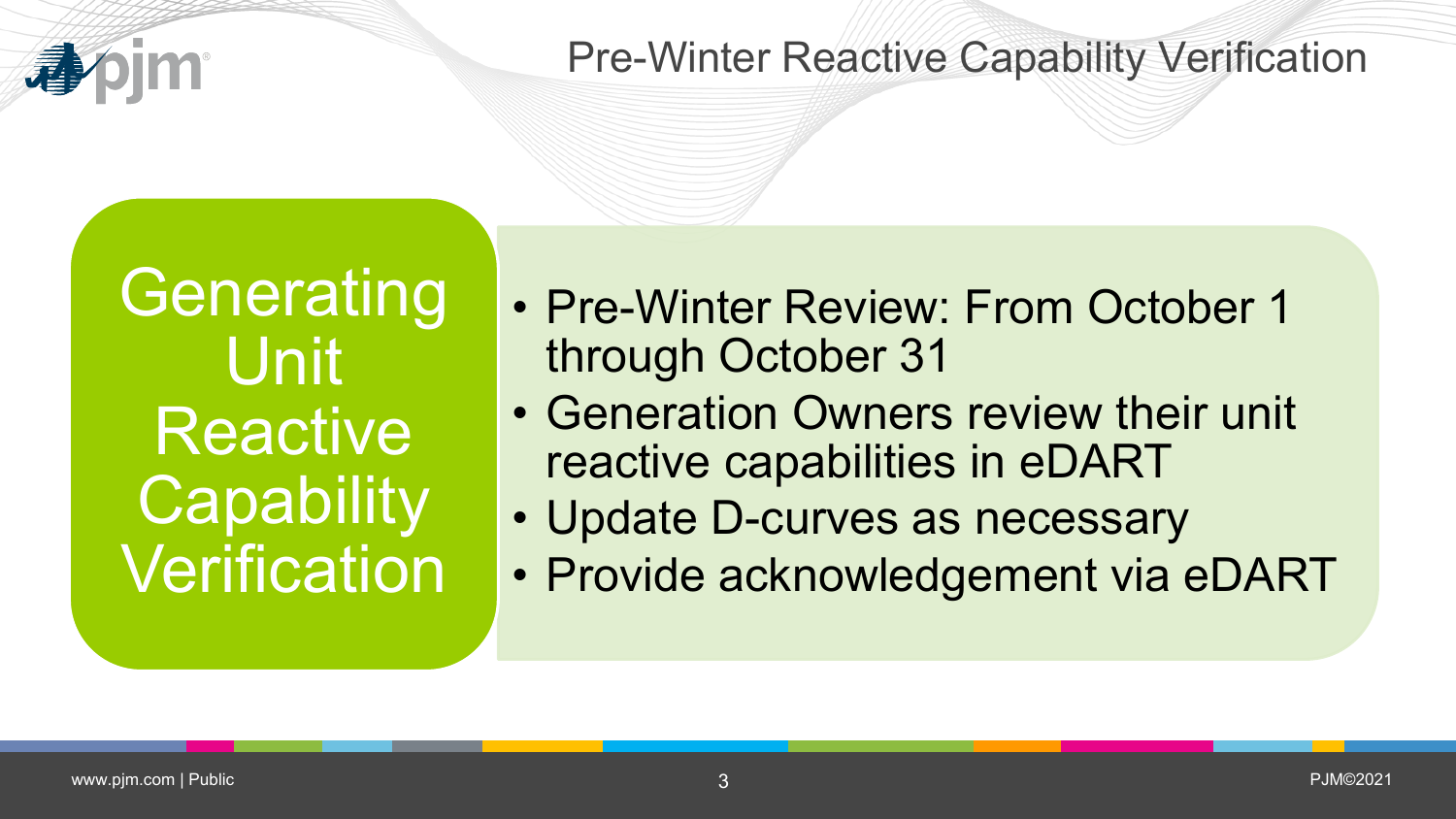

#### Cold Weather Checklist

Cold **Weather Preparation Guideline** and **Checklist** 

- Provides generators with a guide to prepare units for cold weather operation
- Based on Manual 14-D, Attachment "N"
- Survey in eDART
	- Starting November 1st and ending on December 15<sup>th</sup>
	- Option of using the PJM or equivalent checklist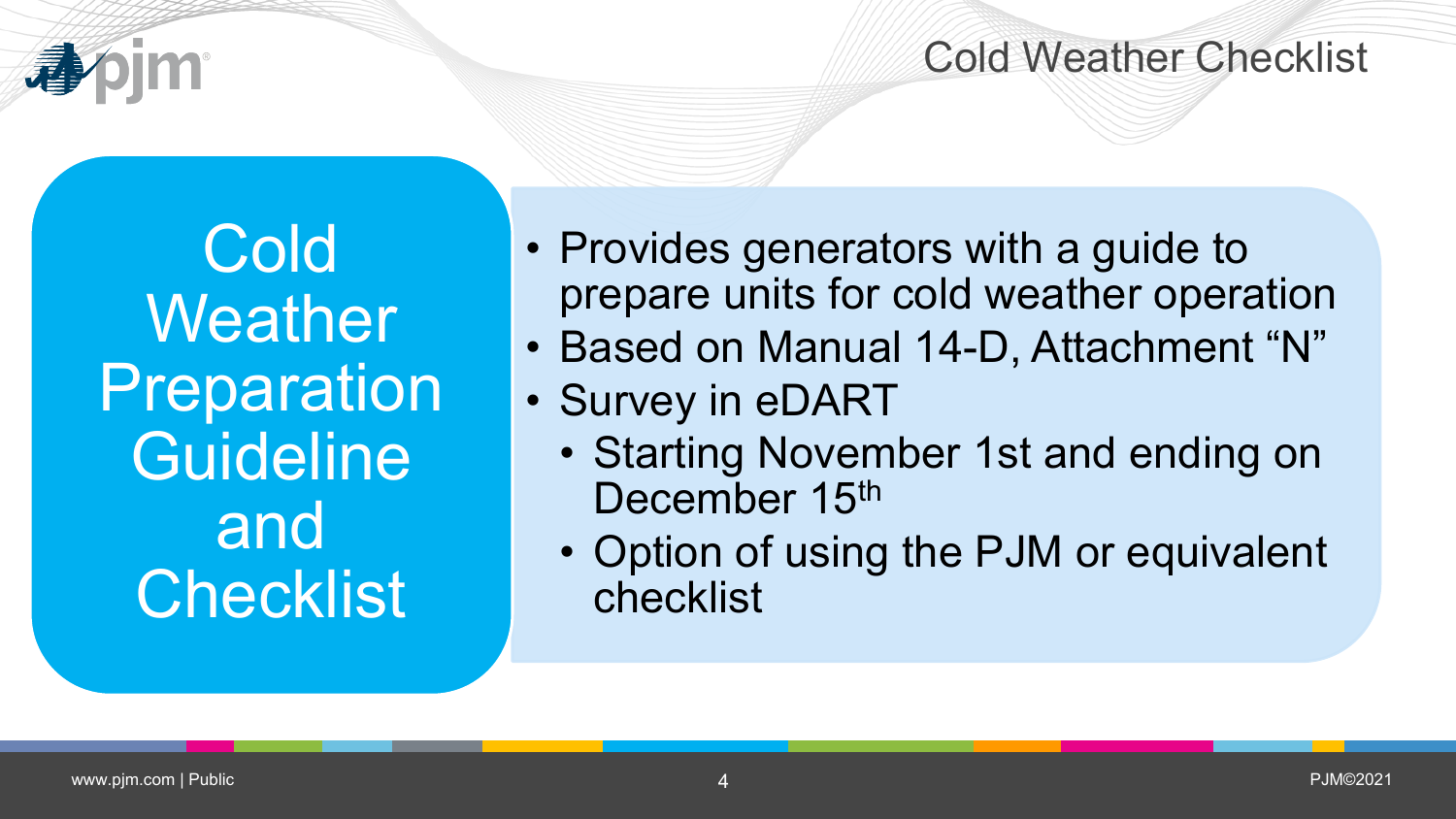

#### Seasonal Fuel Inventory and Emissions Survey

**Seasonal** Fuel Inventory and Emissions **Survey** 

- Required for reliable operations planning purposes
- Focused on fuel supply and delivery details, fuel inventory and emissions limitations
- Enhance PJM situational awareness in preparation for severe weather
- Survey open in eDART mid-October through mid-November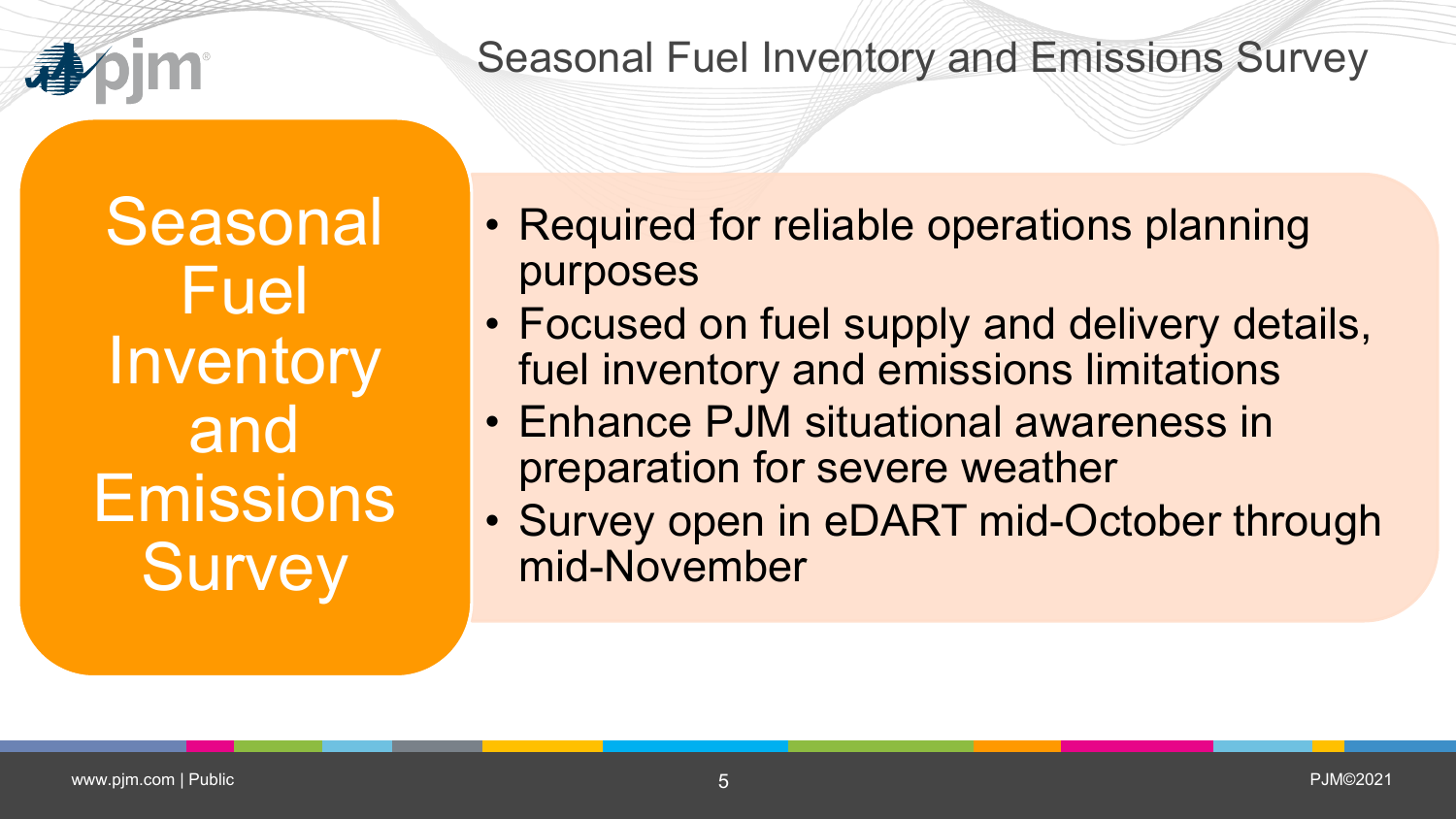

## Periodic Survey: Min. Operating Temperature

**Generating Facility** Minimum **Operating Temperature Survey** 

- Based on joint NERC/FERC report on MISO cold weather event in January 2018 and ERCOT preliminary findings from February 2021
- Focused on specific generating units limitations, such as ambient temperatures
- Survey reopened 6/14/21 to collect additional data for renewable resources and those recently placed in service - analysis is ongoing

#### Report Links:

[https://www.nerc.com/pa/rrm/ea/Documents/South\\_Central\\_Cold\\_Weather\\_Event\\_FERC-NERC-Report\\_20190718.pdf](https://www.nerc.com/pa/rrm/ea/Documents/South_Central_Cold_Weather_Event_FERC-NERC-Report_20190718.pdf) [http://www.ercot.com/content/wcm/key\\_documents\\_lists/225373/2.2\\_REVISED\\_ERCOT\\_Presentation.pdf](http://www.ercot.com/content/wcm/key_documents_lists/225373/2.2_REVISED_ERCOT_Presentation.pdf)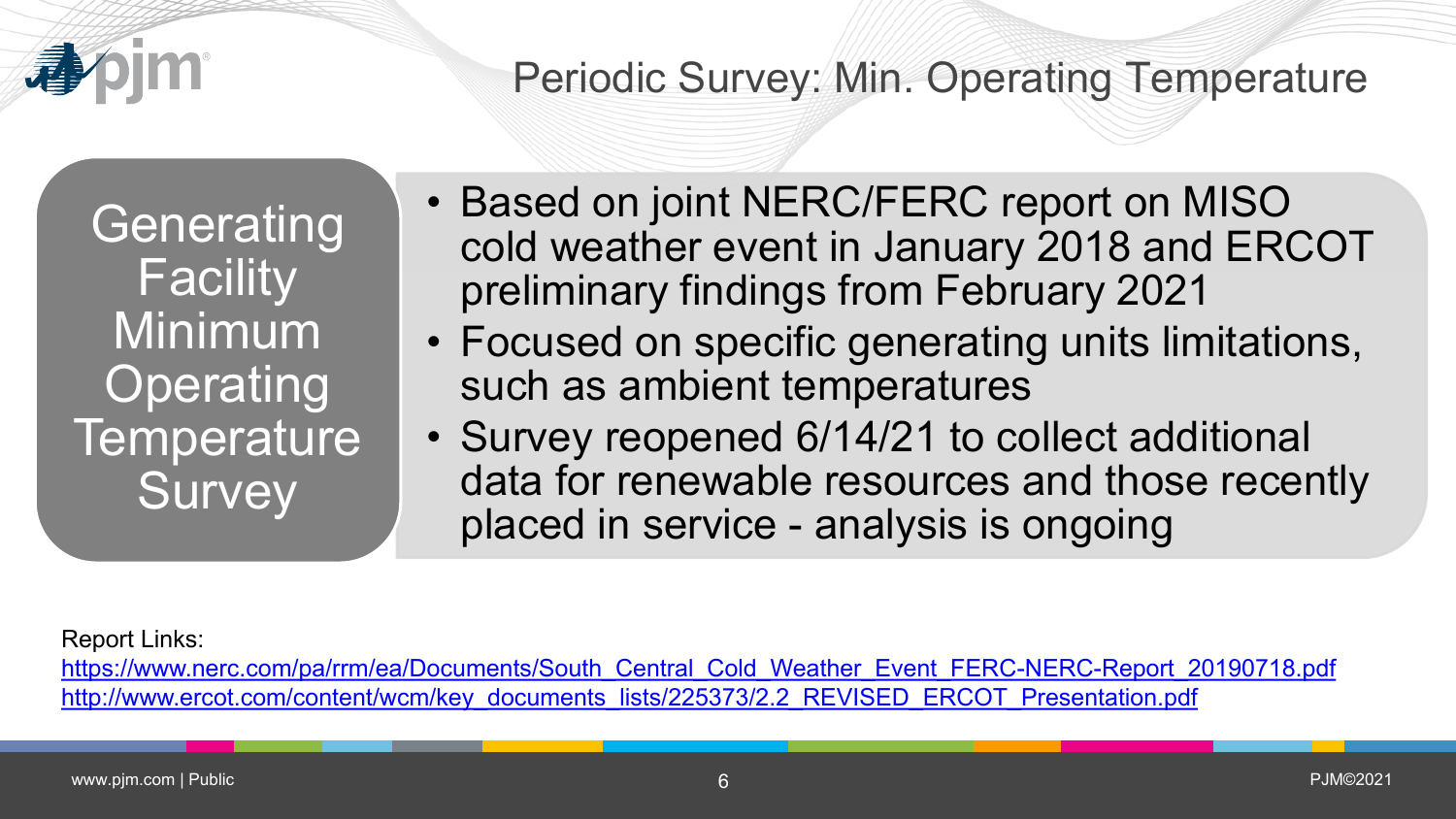

Cold Weather Exercise

# PJM no longer facilitating a formal exercise

# Generation resources asked to self-schedule for testing

- Day-ahead preferred, real-time acceptable with proper notice to PJM dispatch
- During month of December
- Temperature forecast below 35 degrees
- Informational eDART ticket with cause "Cold Weather Preparation Exercise"
- See Manual 14-D, Section 7.5.1 for details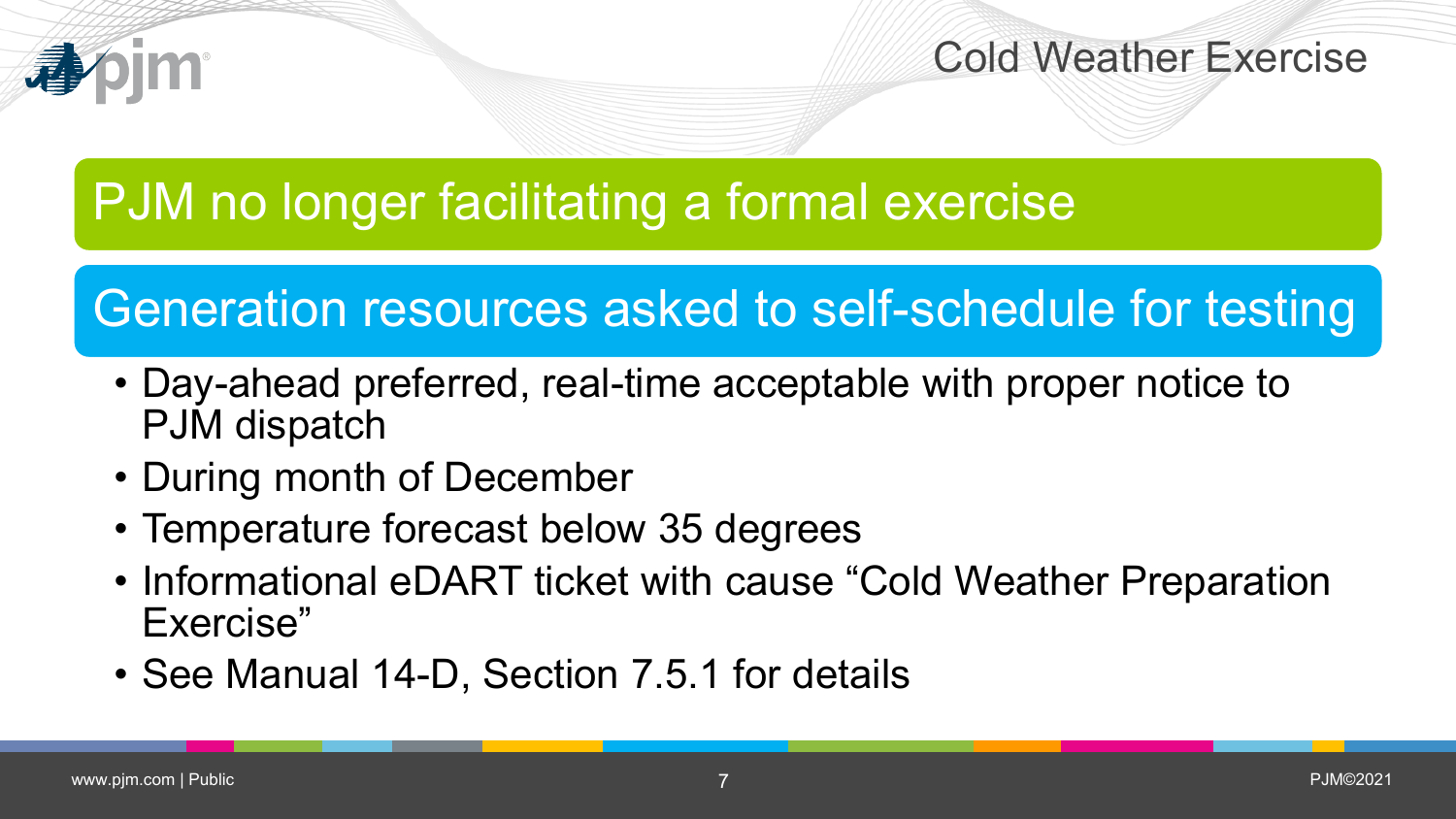RF / SERC Winter Prep for Severe Cold Weather Webinar

RF / SERC **Winter** Prep Webinar

- Joint effort between RF and SERC
- Held on August 24, 2021 0900 to 1230
- Preparation for the upcoming winter weather
- Recorded presentation link:
	- [https://serc1.webex.com/serc1/lsr.php?RCID=b7297](https://serc1.webex.com/serc1/lsr.php?RCID=b7297ce99bf803591f7c14100531d6ee) ce99bf803591f7c14100531d6ee
- Link to posted materials
	- https://www.serc1.org/outreach/events[calendar/event-details?id=4ff5b824-0bed-4fe5-bc1a-](https://www.serc1.org/outreach/events-calendar/event-details?id=4ff5b824-0bed-4fe5-bc1a-2d7883de9d23)2d7883de9d23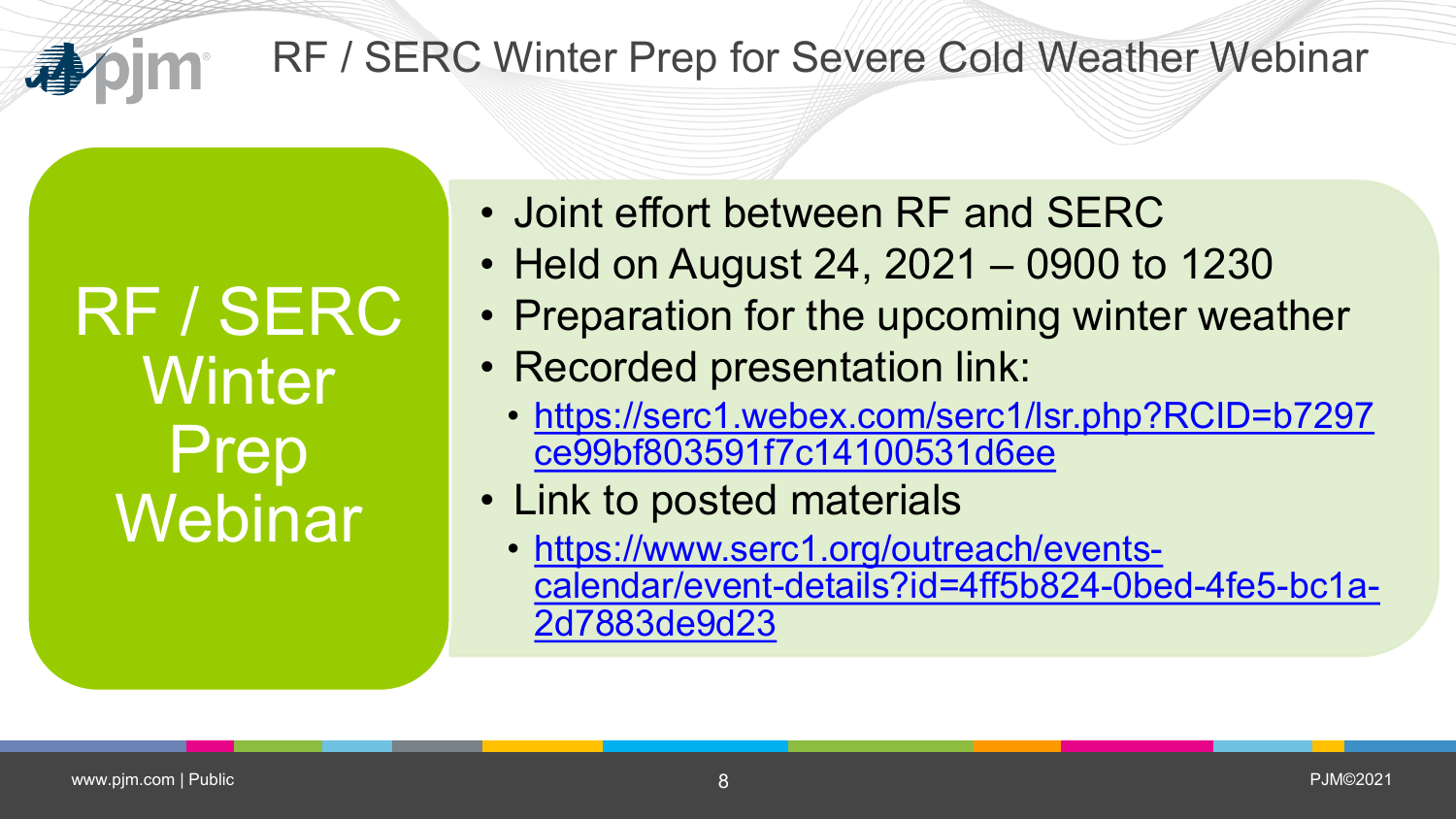

#### NERC Winter Prep for Severe Cold Weather Webinar

**NERC Winter** Prep **Webinar** 

- Scheduled for 9/2/21 1330 to 1600 EPT
- Preparation for the upcoming winter weather, including:
	- Lessons Learned
	- Reliability Guideline: Generating Unit Winter Weather Readiness
	- 2020-2021 winter items of interest